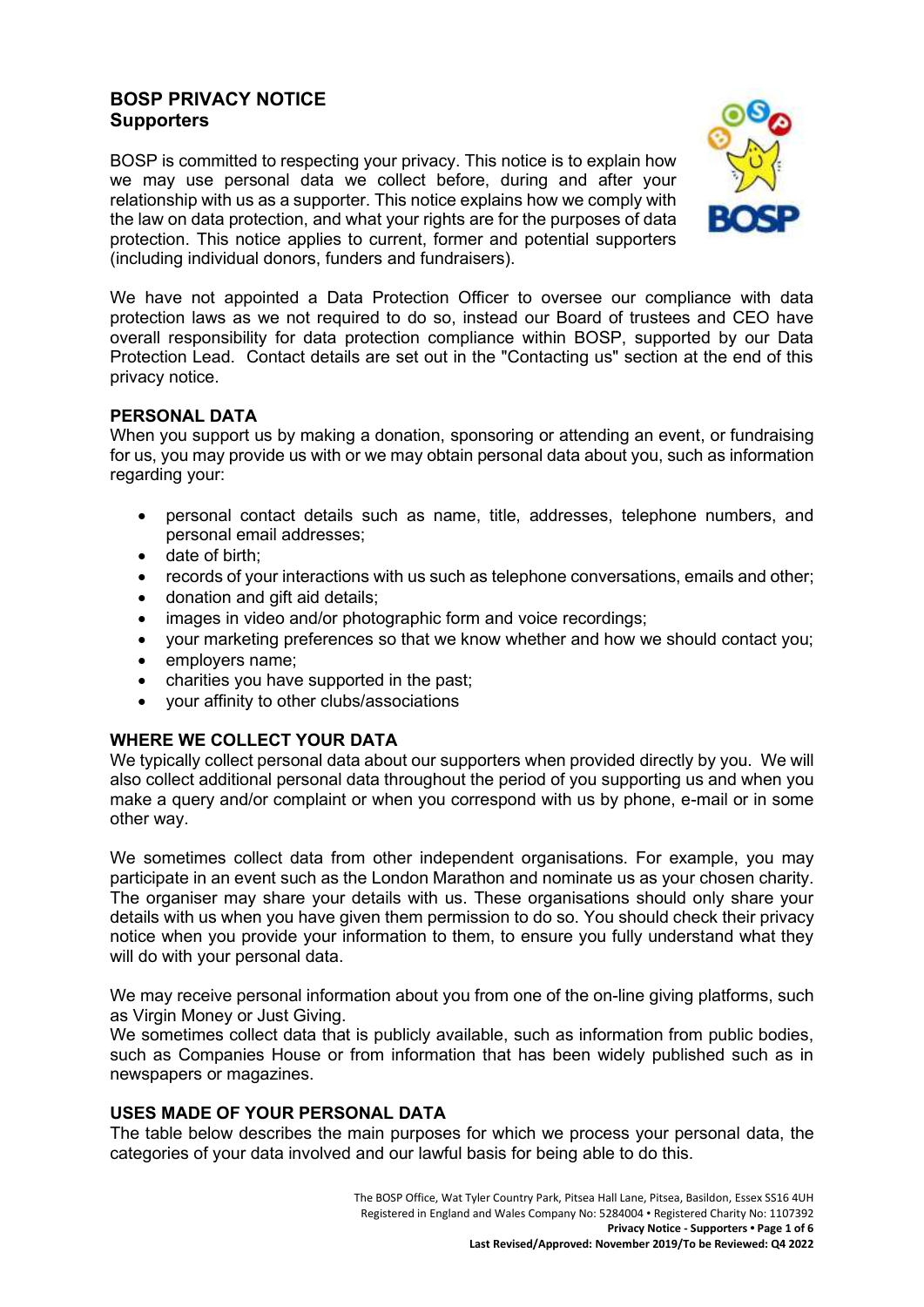By law, we are allowed to process your data for one or more of these reasons:

- You have given us your consent;
- It is necessary for us to be legally compliant;
- There is a legitimate interest to do so i.e. research to assess a potential propensity for giving, provided you haven't requested that we do not contact you

| <b>Personal Data used</b>                                           | <b>Purpose</b>                                                  | <b>Lawful basis</b>                       |
|---------------------------------------------------------------------|-----------------------------------------------------------------|-------------------------------------------|
| All the personal data you have                                      | To process and acknowledge                                      | Consent:                                  |
| provided when you support us                                        | your donation, sponsorship or                                   | Legal obligation                          |
|                                                                     | gift aid                                                        |                                           |
|                                                                     |                                                                 |                                           |
| All the personal data you have                                      | To deliver services, literature                                 | Consent                                   |
| provided when you support us                                        | and/or other material and                                       |                                           |
|                                                                     | information you have requested                                  |                                           |
| All the personal data you have                                      | Unless you tell us otherwise, we                                | Legitimate interest;                      |
| provided when you support us                                        | may send you information we                                     | Consent                                   |
|                                                                     | think may be of interest, such                                  |                                           |
|                                                                     | as updates on our work, news,                                   |                                           |
|                                                                     | fundraising appeals,                                            |                                           |
|                                                                     | volunteering opportunities and<br>events - we may send this via |                                           |
|                                                                     | email if you have given us your                                 |                                           |
|                                                                     | consent                                                         |                                           |
| All the personal data you have                                      | To contact you about making a                                   | Consent                                   |
| provided when you support us                                        | celebratory gift, leaving a gift in                             |                                           |
|                                                                     | your Will, or to give details of                                |                                           |
|                                                                     | other ways to support or                                        |                                           |
|                                                                     | fundraise for BOSP that you                                     |                                           |
|                                                                     | have expressed an interest in                                   |                                           |
| All the personal data you have                                      | To run our internal                                             | Consent;                                  |
| provided when you support us                                        | administration and keep a<br>record of your relationship with   | Legitimate interest;<br>Legal obligation. |
|                                                                     | <b>us</b>                                                       |                                           |
| All the personal data you have                                      | To manage your                                                  | Consent                                   |
| provided when you support us                                        | communication preferences                                       |                                           |
|                                                                     |                                                                 |                                           |
| All the personal data you have                                      | To carry out research and                                       | Legitimate interest                       |
| provided when you support us                                        | surveys about our services                                      |                                           |
| All the personal data you have                                      | To apply with applicable laws                                   | Legal obligation                          |
| provided when you support us                                        | and regulations                                                 |                                           |
|                                                                     |                                                                 |                                           |
| All the personal data you have                                      | To assess willingness and                                       | Legitimate interest                       |
| provided when you support us                                        | ability to make donations or                                    |                                           |
|                                                                     | engage in campaigns                                             |                                           |
| All the personal data you have                                      | To help us plan future                                          | Legitimate interest                       |
| provided when you support us                                        | fundraising activities                                          |                                           |
| Possible affinity to BOSP,                                          | To see if your                                                  | Legitimate interest                       |
| propensity to give, details of<br>past charitable giving to similar | company/employer has a<br>corporate social responsibility       |                                           |
| organisations                                                       | policy                                                          |                                           |
|                                                                     |                                                                 |                                           |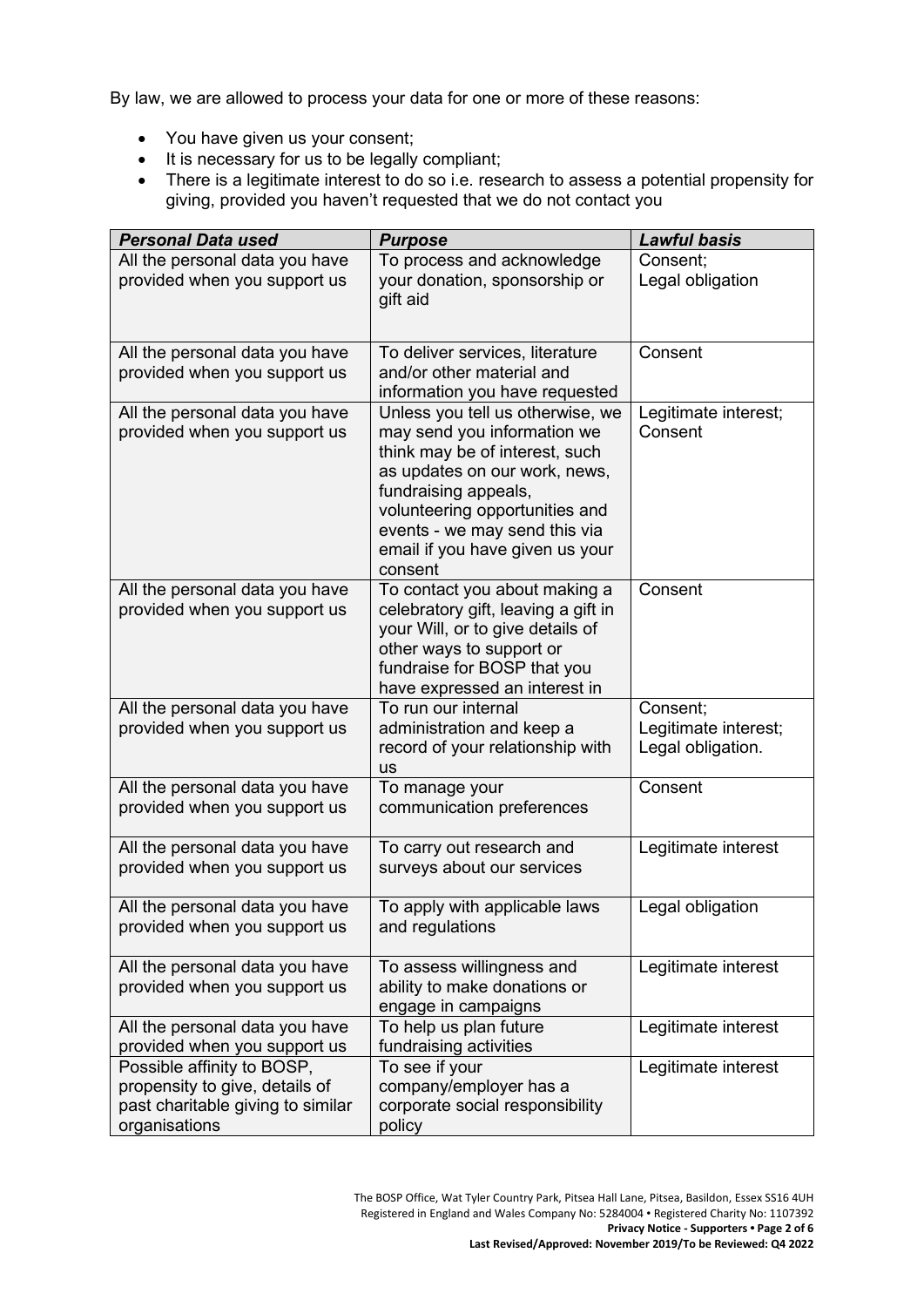| Information about charities you<br>have supported in the past and<br>the type of charitable activities<br>you have participated in | To make decisions about what<br>service we would offer you or<br>what requests we would make<br>of you | Legitimate interest |
|------------------------------------------------------------------------------------------------------------------------------------|--------------------------------------------------------------------------------------------------------|---------------------|
| Unfavourable personal or<br>business interests                                                                                     | To make decisions about<br>whether to pursue a relationship<br>with an individual or company           | Legitimate interest |

Where you have given us your consent to use your personal data in a particular manner, you have the right to withdraw this consent at any time, which you may do by contacting us as described in the "**Contacting us**" section below. Please note however that the withdrawal of your consent will not affect any use of the data made before you withdrew your consent and we may still be entitled to hold and process the relevant personal data to the extent that we are entitled to do so on bases other than your consent. Withdrawing consent may also have the same effects as not providing the data in the first place, for example we may no longer be able to provide certain benefits to you as a supporter.

## **PROFILING AND COMMUNICATION TARGETING**

We may profile data to ensure that the communications we send are relevant and timely and provide the best possible experience for our supporters. Analysing the data you have provided and the history of your relationship with us, allows us to target our resources effectively, which we know is important to our supporters.

#### **DIRECT MARKETING**

We may contact you by email, post or SMS with information about events, products and services we believe you may be interested in. We will only send marketing messages via email and SMS in accordance with the marketing preferences you set. We may, however, send you information in the post unless you have told us that you would prefer not to hear from us.

You can let us know at any time that you do not wish to receive marketing communications from us by emailing us at [privacy@bosp.co.uk.](mailto:privacy@bosp.co.uk) We will retain your details on a suppression list to help ensure that we do not continue to contact you with marketing communications. However, we may still need to contact you for administrative purposes like where we are processing a donation or thanking you for your participation in an event.

# **DISCLOSURE OF YOUR PERSONAL DATA**

We may share your personal data with the following parties:

- **Any party approved by you;**
- **Other service providers**: for example, secure storage and IT services. All our thirdparty service providers are required to take appropriate security measures to protect your personal data;
- **The Government or our regulators:** where we are required to do so by law or to assist with their investigations or initiatives;
- **Police, law enforcement and security services**: to assist with the investigation and prevention of crime and the protection of national security
- We do not disclose personal data to anyone else except as set out above. We will never share, sell, swap or rent your data to third parties for marketing purposes

#### **WHERE WE STORE YOUR PERSONAL DATA**

Personal data we collect from you as a supporter is kept either in a locked and secure cabinet, drawer or locker, in an electronic format on an encrypted computer or portable device, or transferred and stored securely on our cloud-based CRM database with restricted access. Our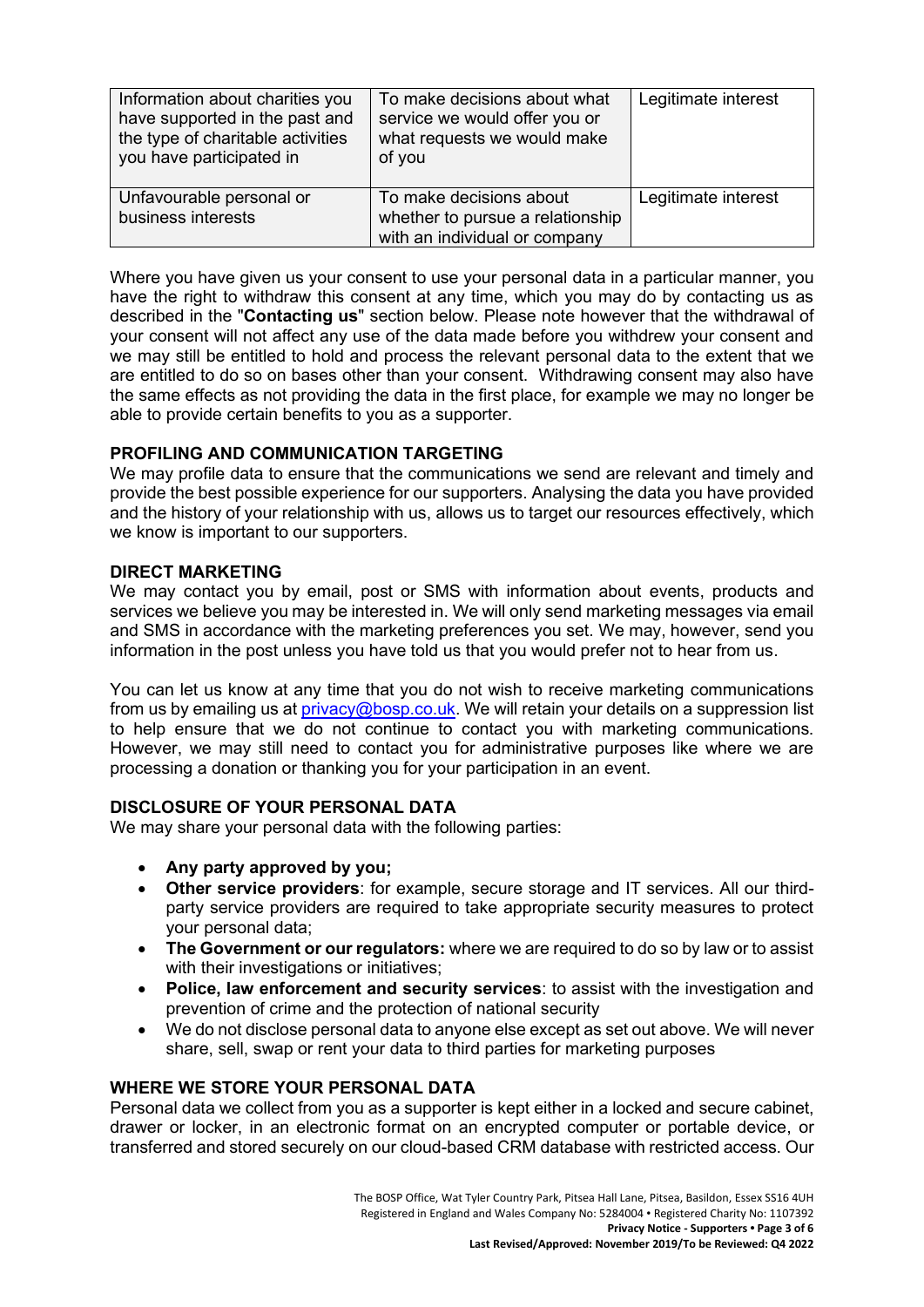CRM database is hosted outside of the European Economic Area and our CRM provider conforms to the to TRUSTe's privacy certificate programme and has EU-US Privacy Shield Certification. We have security procedures, rules and technical measures in place to protect your personal data. Your personal data will be kept in a secure environment with access restricted on a need to know basis. We will take all reasonable steps to ensure that your personal data is only used in accordance with this privacy notice and applicable data protection laws and is respected and kept secure.

### **HOW LONG WE KEEP YOUR PERSONAL DATA**

The duration for which we retain your personal data will differ depending on the type of information and the reason why we collected it from you. However, in some cases personal data may be retained on a long-term basis: for example, personal data that we need to retain for legal purposes will normally be retained in accordance with usual commercial practice and regulatory requirements. Generally, where there is no legal requirement, we retain all physical and electronic records for a period of 6 years (if you are currently supporting us, this may be for 6 years after you last supported us). Exceptions to this rule are:

- Where the basis for obtaining and processing data is 'legitimate interest', this data will be retained for 10 years
- Where you have given consent for your personal data to be processed by BOSP, we will renew this consent every 2 years

It is important to ensure that the personal data we hold about you is accurate and up-to-date, and you should let us know if anything changes, for example if you change your phone number or email address. To update the personal data we hold about you, you can contact us by using the details set out in the "Contacting us" section below.

## **YOUR RIGHTS IN RELATION TO PERSONAL DATA**

You have the following rights in relation to your personal data:

- the right to be informed about how your personal data is being used;
- the right to access the personal data we hold about you;
- the right to request the correction of inaccurate personal data we hold about you;
- the right to request the erasure of your personal data in certain limited circumstances;
- the right to restrict processing of your personal data where certain requirements are met;
- the right to object to the processing of your personal data;
- the right to request that we transfer elements of your data either to you or another service provider; and
- the right to object to certain automated decision-making processes using your personal data
- You should note that some of these rights, for example the right to require us to transfer your data to another service provider or the right to object to automated decision making, may not apply as they have specific requirements and exemptions which apply to them and they may not apply to personal data recorded and stored by us. However, some have no conditions attached, so your right to withdraw consent or object to processing for direct marketing are absolute rights

To exercise any of the above rights, or if you have any questions relating to your rights, please contact us by using the details set out in the **"Contacting us"** section below.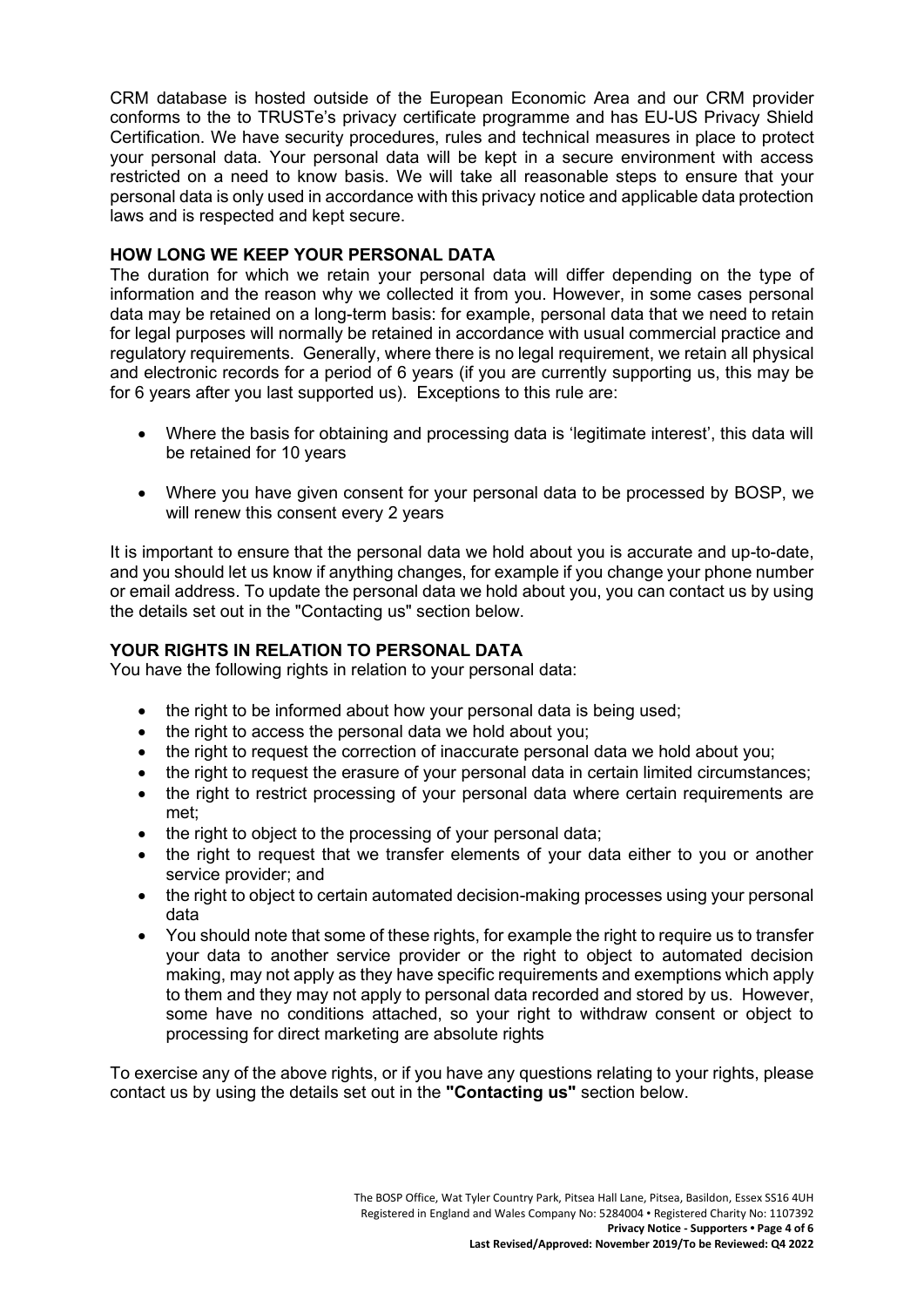Whilst this privacy notice sets out a general summary of your legal rights in respect of personal data, this is a very complex area of law. More information about your legal rights can be found on the Information Commissioner's website at [https://ico.org.uk/for-the-public/.](https://ico.org.uk/for-the-public/)

If you are unhappy with the way we are using your personal data, you can also complain to the UK Information Commissioner's Office or your local data protection regulator. We are here to help and encourage you to contact us to resolve your complaint first.

#### **USE OF COOKIES, SOCIAL MEDIA & OUR WEBSITE**

Cookies are text files which collect log on information and visitor behaviour information. Cookies track visitor use and compile statistical reports on website activity. Such information will not identify you personally, it provides statistical data about our visitors and their use of our website and does not identify any personal details whatsoever. It is used by us to analyse how visitors interact with the website so that we can continue to develop and improve it.

Most websites use cookies, and these are downloaded to your computer automatically, however when you visit BOSP's site for the first time you will have the opportunity to check you understand before you proceed. You can set your browser to accept or decline cookies. Please be aware that a decline preference may mean a loss of function in some of our website features.

You might find links to third party websites or advertisements on our website. These websites should have their own cookies and privacy policies which you should check. We do not accept any responsibility or liability for their policies whatsoever as we have no control over them.

Personal data relating to any transactions entered into via our website will be encrypted to ensure its safety. The transmission of data via the internet is not completely secure and therefore, we cannot guarantee the security of data sent to us electronically and the transmission of such data is entirely at your own risk. Where applicable, we have given you/or where you have chosen a password so that you can access certain areas of our site, you are responsible for keeping this password confidential.

# **TRANSFER OF DATA TO THIRD COUNTRIES**

Some of the information you provide to us may be transferred outside the European Economic Area to countries such as the US. This is a transfer to a "third country". We will endeavour to tell you if your personal data is being held or shared with a third country and we will ensure the appropriate contractual provisions are in place to ensure that there are strict rules regarding both the confidentiality and security of your information.

BOSP may also work with suppliers and partners who make use of cloud and/or hosted technologies. We will endeavour to undertake data security due diligence on our partners and ensure that these partners conform to appropriate accreditations.

### **CHANGES TO THIS NOTICE**

We may update this privacy notice from time to time. When we change this notice in a material way, we will update the version date at the bottom of this page. For significant changes to this notice we will try to give you reasonable notice unless we are prevented from doing so. Where required by law we will seek your consent to changes in the way we use your personal data.

#### **CONTACTING US**

In the event of any query or complaint in connection with the information we hold about you, or to exercise any of the above rights, please email privacy@bosp.co.uk or write to us at:

Data Protection Lead BOSP